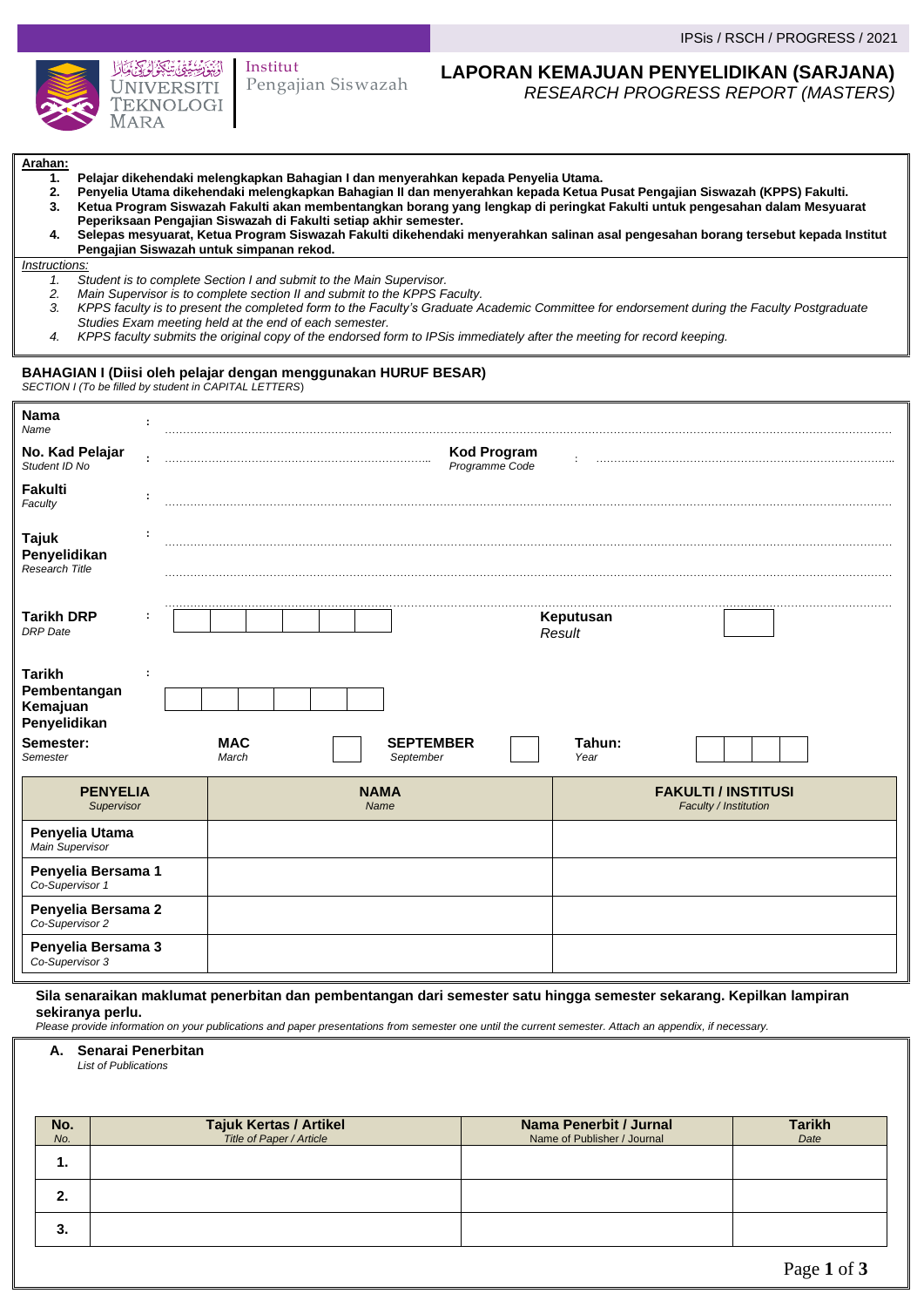|            | <b>List of Paper Presentations</b>                                                                                                                                                                                                                           |                                                           |         |                                                                            |                                                                                           |                                  |                                              |                                      |
|------------|--------------------------------------------------------------------------------------------------------------------------------------------------------------------------------------------------------------------------------------------------------------|-----------------------------------------------------------|---------|----------------------------------------------------------------------------|-------------------------------------------------------------------------------------------|----------------------------------|----------------------------------------------|--------------------------------------|
| No.<br>No. |                                                                                                                                                                                                                                                              | <b>Tajuk Kertas / Artikel</b><br>Title of Paper / Article |         |                                                                            | Nama Persidangan / Seminar /<br><b>Bengkel</b><br>Name of Conference / Seminar / Workshop |                                  | <b>Tarikh</b><br>Date                        |                                      |
| 1.         |                                                                                                                                                                                                                                                              |                                                           |         |                                                                            |                                                                                           |                                  |                                              |                                      |
| 2.         |                                                                                                                                                                                                                                                              |                                                           |         |                                                                            |                                                                                           |                                  |                                              |                                      |
| 3.         |                                                                                                                                                                                                                                                              |                                                           |         |                                                                            |                                                                                           |                                  |                                              |                                      |
|            | <b>BAHAGIAN II : LAPORAN PENYELIA</b>                                                                                                                                                                                                                        |                                                           |         |                                                                            |                                                                                           |                                  |                                              |                                      |
|            | SECTION II: Supervisor's Report<br>1. Kekerapan konsultasi bersama penyelia pada semester ini                                                                                                                                                                |                                                           |         |                                                                            |                                                                                           |                                  |                                              |                                      |
|            | Frequency of consultations/meetings with supervisor for the present semester<br>$1 - 3$<br>Tiada Never<br>Bentuk komunikasi seperti e-mel, telefon, surat (sila jelaskan):<br>Other forms of communication e.g.: e-mail, mail, telephone (please elaborate): | $4 - 6$                                                   | $6 - 8$ |                                                                            | $9 - 10$                                                                                  |                                  | Lebih dari 10<br>More than 10                |                                      |
|            |                                                                                                                                                                                                                                                              |                                                           |         |                                                                            |                                                                                           |                                  |                                              |                                      |
|            | 2. Penilaian Pelajar (Berikan penilaian berdasarkan kriteria)<br>Candidate's Rating (Please rate the candidate based on the following criteria)                                                                                                              |                                                           |         |                                                                            |                                                                                           |                                  |                                              |                                      |
|            |                                                                                                                                                                                                                                                              |                                                           |         |                                                                            |                                                                                           |                                  |                                              |                                      |
| <b>Bil</b> | <b>Kriteria</b>                                                                                                                                                                                                                                              |                                                           |         | Tandakan penilaian untuk setiap kriteria<br>Please rate for each criterion |                                                                                           |                                  |                                              |                                      |
| <b>No</b>  | Criteria                                                                                                                                                                                                                                                     |                                                           |         | Lemah<br>Poor<br>$(0 - 2)$                                                 | <b>Sederhana</b><br>Fair<br>$(3 - 4)$                                                     | <b>Baik</b><br>Good<br>$(5 - 6)$ | <b>Sangat Baik</b><br>Very Good<br>$(7 - 8)$ | Cemerlang<br>Excellent<br>$(9 - 10)$ |
|            | Demonstrate in-depth and frontier knowledge and understanding in the relevant<br>field/s or practice [PLO 1]                                                                                                                                                 |                                                           |         |                                                                            |                                                                                           |                                  |                                              |                                      |
|            | Critically and creatively apply knowledge in one or more fields to resolve complex<br>disciplinary and practical problems [PLO 2]                                                                                                                            |                                                           |         |                                                                            |                                                                                           |                                  |                                              |                                      |
| iii.       | Conduct rigorous and independent research or investigation with minimal<br>supervision [PLO 3]                                                                                                                                                               |                                                           |         |                                                                            |                                                                                           |                                  |                                              |                                      |
| iv         | Perform research adhering to legal, ethical, professional and sustainable practices<br>[PLO 4]                                                                                                                                                               |                                                           |         |                                                                            |                                                                                           |                                  |                                              |                                      |
|            | Demonstrate intellectual leadership qualities and management skills [PLO 5]                                                                                                                                                                                  |                                                           |         |                                                                            |                                                                                           |                                  |                                              |                                      |
| vi         | Communicate effectively in the field/s and interact with specialist and general<br>audience [PLO 6]                                                                                                                                                          |                                                           |         |                                                                            |                                                                                           |                                  |                                              |                                      |
| vii        | Select and use suitable digital and analytical tool techniques to research problems<br>[PLO 7]                                                                                                                                                               |                                                           |         |                                                                            |                                                                                           |                                  |                                              |                                      |
| viii       | Demonstrate commitment to lifelong learning and personal development [PLO 8]                                                                                                                                                                                 |                                                           |         |                                                                            |                                                                                           |                                  |                                              |                                      |
|            |                                                                                                                                                                                                                                                              |                                                           |         |                                                                            |                                                                                           |                                  |                                              |                                      |
|            | 3. Kemajuan Penyelidikan Keseluruhan<br>Overall Research Progress                                                                                                                                                                                            |                                                           |         |                                                                            |                                                                                           |                                  |                                              |                                      |
|            | Pencapaian Penyelidikan                                                                                                                                                                                                                                      |                                                           |         |                                                                            |                                                                                           |                                  |                                              |                                      |
|            | <b>Research Milestones</b>                                                                                                                                                                                                                                   |                                                           |         |                                                                            |                                                                                           |                                  |                                              |                                      |
|            | Pencapaian Penyelidikan<br><b>Research Milestones</b>                                                                                                                                                                                                        | <b>Peratus Siap</b><br>Completion Percentage (%)          |         |                                                                            |                                                                                           |                                  | <b>Tarikh Siap</b>                           | <b>Completion Date</b>               |
|            | Pembentangan Rancangan                                                                                                                                                                                                                                       |                                                           |         |                                                                            |                                                                                           |                                  |                                              |                                      |
|            |                                                                                                                                                                                                                                                              |                                                           |         |                                                                            |                                                                                           |                                  |                                              |                                      |
|            | Penyelidikan<br>Defence of Research Proposal                                                                                                                                                                                                                 | 20%<br>40%                                                | 60%     |                                                                            | 80%                                                                                       | 100%                             |                                              |                                      |
|            | *Etika Penyelidikan<br><b>Research Ethics</b>                                                                                                                                                                                                                |                                                           |         |                                                                            |                                                                                           |                                  |                                              |                                      |

**20% 40% 60% 80% 100%**

*Data Collection*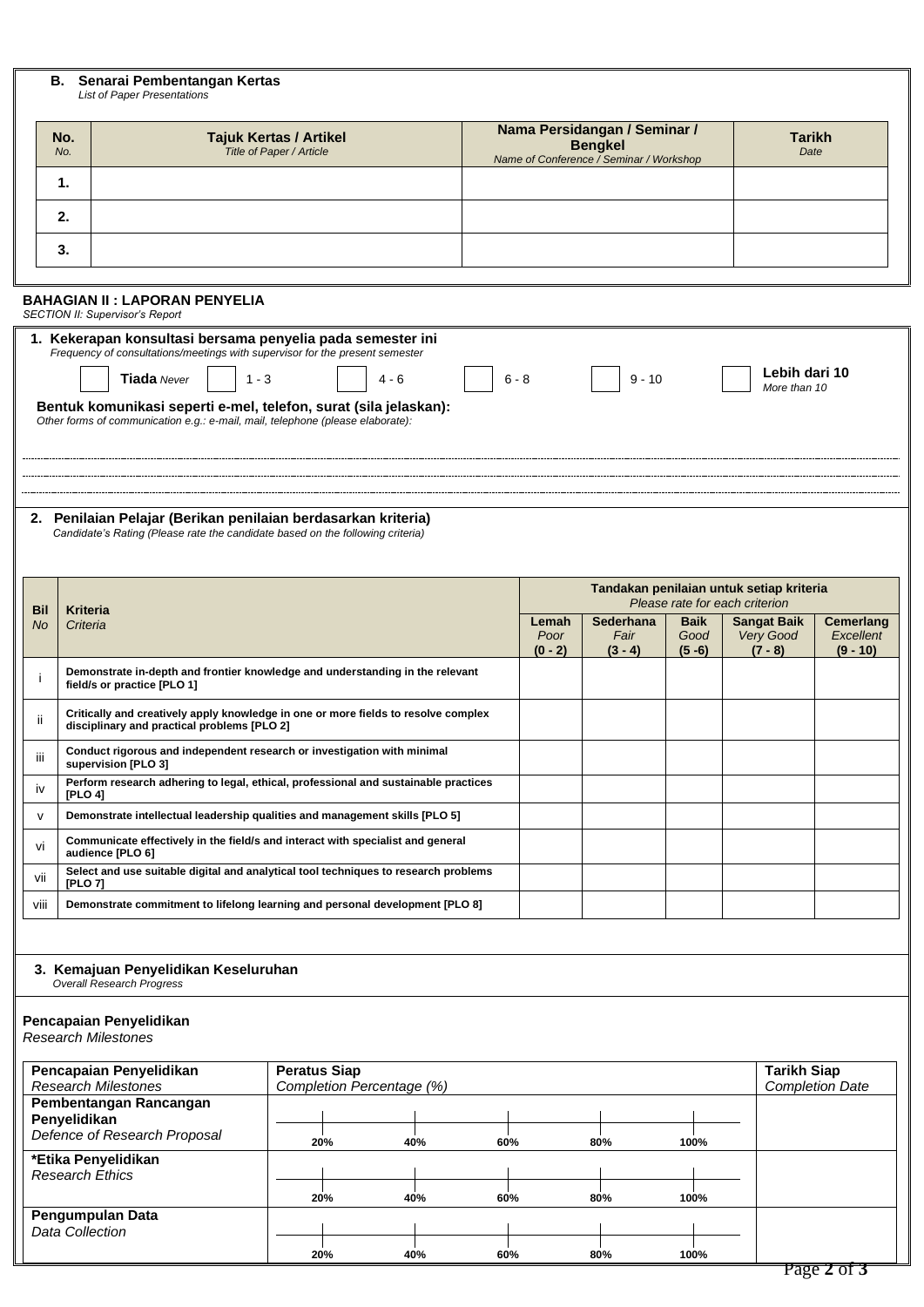|                                                                                                                                                          | Penulisan Manuskrip Penerbitan |     |     |     |      |                        |
|----------------------------------------------------------------------------------------------------------------------------------------------------------|--------------------------------|-----|-----|-----|------|------------------------|
| Manuscript's Publication Writing                                                                                                                         | 20%                            | 40% | 60% | 80% | 100% |                        |
| <b>Penulisan Tesis</b>                                                                                                                                   |                                |     |     |     |      |                        |
| <b>Thesis Writing</b>                                                                                                                                    |                                |     |     |     |      |                        |
|                                                                                                                                                          | 20%                            | 40% | 60% | 80% | 100% |                        |
| *Pembetulan Tesis Selepas Viva                                                                                                                           |                                |     |     |     |      |                        |
| <b>Thesis Correction After Viva</b>                                                                                                                      |                                |     |     |     |      |                        |
|                                                                                                                                                          | 20%                            | 40% | 60% | 80% | 100% |                        |
| *Jika berkaitan                                                                                                                                          |                                |     |     |     |      |                        |
| (if applicable)                                                                                                                                          |                                |     |     |     |      |                        |
|                                                                                                                                                          |                                |     |     |     |      |                        |
| Kemajuan Penyelidikan                                                                                                                                    |                                |     |     |     |      |                        |
| <b>Research Progress</b>                                                                                                                                 |                                |     |     |     |      |                        |
| Aktiviti Penyelidikan                                                                                                                                    | <b>Peratus Siap</b>            |     |     |     |      | <b>Tarikh Siap</b>     |
| <b>Research Activities</b><br>Objektif Penyelidikan 1                                                                                                    | Completion Percentage (%)      |     |     |     |      | <b>Completion Date</b> |
| Research Objective 1                                                                                                                                     |                                |     |     |     |      |                        |
|                                                                                                                                                          | 20%                            | 40% | 60% | 80% | 100% |                        |
| <b>Objektif Penyelidikan 2</b>                                                                                                                           |                                |     |     |     |      |                        |
| Research Objective 2                                                                                                                                     |                                |     |     |     |      |                        |
|                                                                                                                                                          | 20%                            | 40% | 60% | 80% | 100% |                        |
| <b>Objektif Penyelidikan 3</b>                                                                                                                           |                                |     |     |     |      |                        |
| Research Objective 3                                                                                                                                     |                                |     |     |     |      |                        |
|                                                                                                                                                          | 20%                            | 40% | 60% | 80% | 100% |                        |
| Objektif Penyelidikan 4                                                                                                                                  |                                |     |     |     |      |                        |
| Research Objective 4                                                                                                                                     |                                |     |     |     |      |                        |
| <b>Objektif Penyelidikan 5</b>                                                                                                                           | 20%                            | 40% | 60% | 80% | 100% |                        |
|                                                                                                                                                          |                                |     |     |     |      |                        |
|                                                                                                                                                          |                                |     |     |     |      |                        |
|                                                                                                                                                          |                                |     |     |     |      |                        |
|                                                                                                                                                          | 20%                            | 40% | 60% | 80% | 100% |                        |
|                                                                                                                                                          |                                |     |     |     |      |                        |
| Research Objective 5<br>Objektif Penyelidikan 6<br>Research Objective 6                                                                                  | 20%                            | 40% | 60% | 80% | 100% |                        |
| Komen Penyelia Secara Keseluruhan (Sikap/ Motivasi/ Halangan/ dll)<br>Overall comments from the Main Supervisor (Attitude/ Motivation/ Challenges/ Etc.) |                                |     |     |     |      |                        |
|                                                                                                                                                          |                                |     |     |     |      |                        |
|                                                                                                                                                          |                                |     |     |     |      |                        |
|                                                                                                                                                          |                                |     |     |     |      |                        |
|                                                                                                                                                          |                                |     |     |     |      |                        |
|                                                                                                                                                          |                                |     |     |     |      |                        |
|                                                                                                                                                          |                                |     |     |     |      |                        |
| Pencapaian Keseluruhan Penyelidikan<br><b>Overall Research Achievements</b>                                                                              |                                |     |     |     |      |                        |
| 20%                                                                                                                                                      | 40%                            | 60% |     | 80% |      | 100%                   |